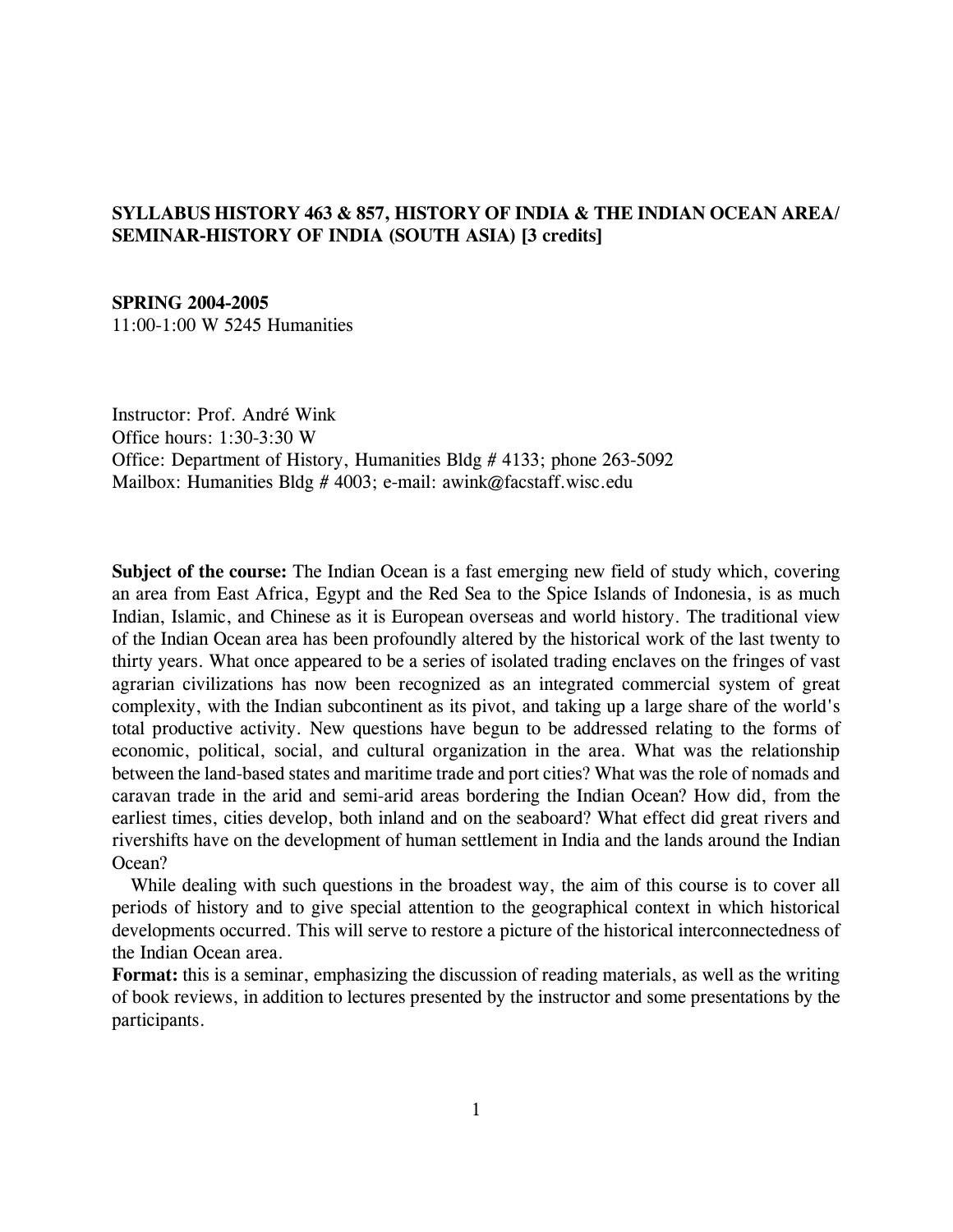#### **Reading list:**

1. A. Wink,'From the Mediterranean to the Indian Ocean: Medieval History in Geographic Perspective,' *Comparative Studies in Society and History* (July, 2002), pp. 416-445.

2. R. Hall, *Empires of the Monsoon: A History of the Indian Ocean and its Intruders* (London, 1996).

3. H. Louis Gates, Jr., *Wonders of the African World* (New York, 1999)

4. K. N. Chaudhuri, *Trade and Civilisation in the Indian Ocean: An Economic History from the Rise of Islam to 1750* (Cambridge, 1985).

5. A. Reid, *Southeast Asia in the Age of Commerce, 1450-1680, Volume One: The Lands below the Winds* (New Haven & London, 1988).

6. M. Adas,*"High" Imperialism and the "New" History* (Washington, 1993).

7. A. Rashid, *Taliban: Islam, Oil and the New Great Game in Central Asia* (London & New York, 2000).

8. Additional chapters of books and articles in reader.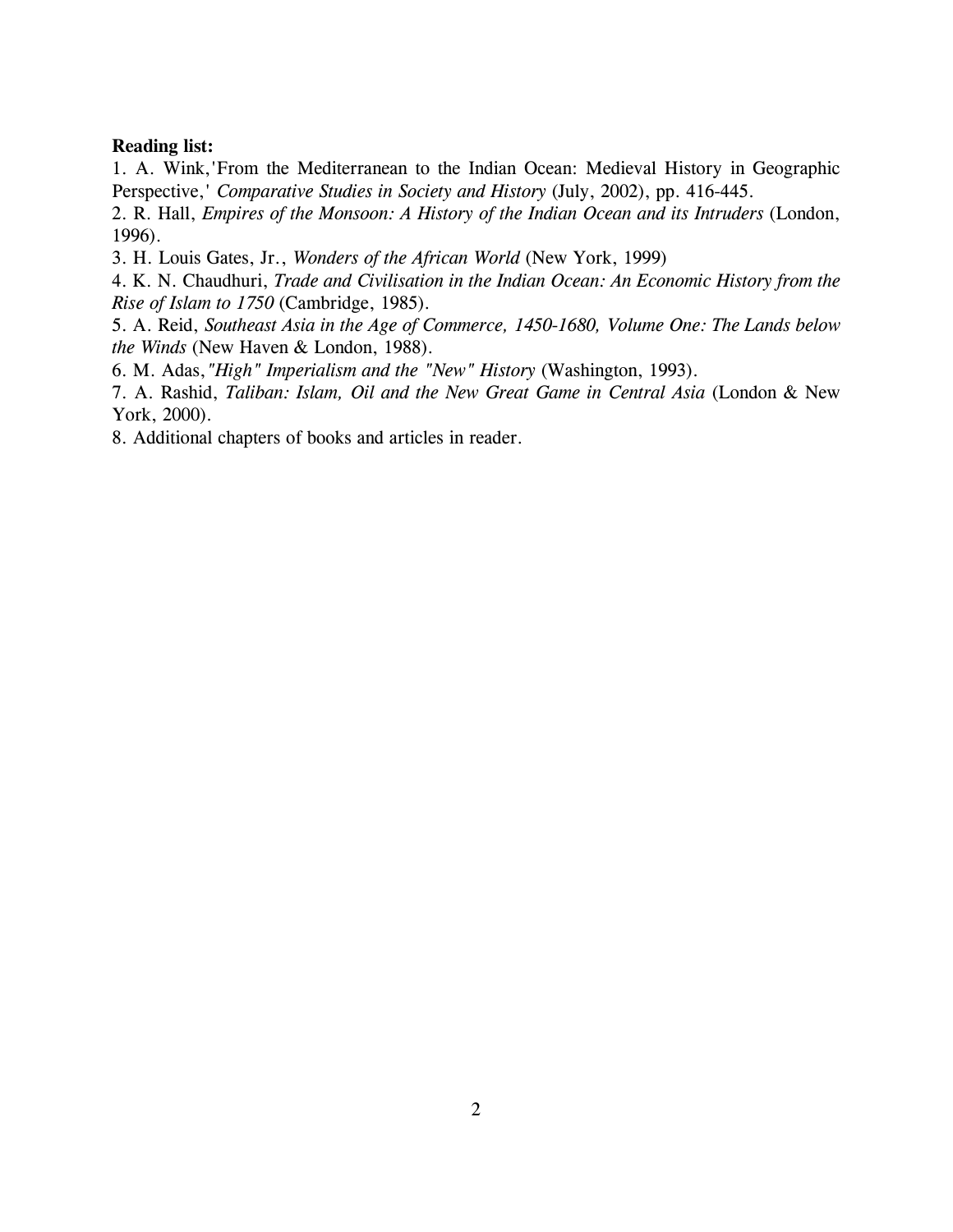## **PROGRAM**

#### **January 5**

**Introduction** 

Handout: syllabus

## **January 12**

Medieval Europe and the Indian Ocean; the 'lost' civilisations of the Indian Ocean: environmental change, geography and history; coastlines and the connections of land and sea.

Readings: J. Le Goff,'The Medieval West and the Indian Ocean: An Oneiric Horizon,' in: *Time, Work & Culture in the Middle Ages* (Chicago & London, 1980), pp. 189-200; K. N. Chaudhuri, *Trade and Civilisation in the Indian Ocean: An Economic History from the Rise of Islam to 1750* (Cambridge, 1985), pp. 1-33.

## **January 19**

The Indian Ocean and its islands; the arid zone and the world of nomads; the rise of Islam.

Readings: K. N. Chaudhuri, *Trade and Civilisation in the Indian Ocean: An Economic History from the Rise of Islam to 1750* (Cambridge, 1985), pp. 34-62.

## **January 26**

From the Mediterranean to the Indian Ocean: medieval history in geographic perspective.

Readings: A. Wink,'From the Mediterranean to the Indian Ocean: Medieval History in Geographic Perspective,' *Comparative Studies in Society and History* (July, 2002), pp. 416-445.

## **February 2**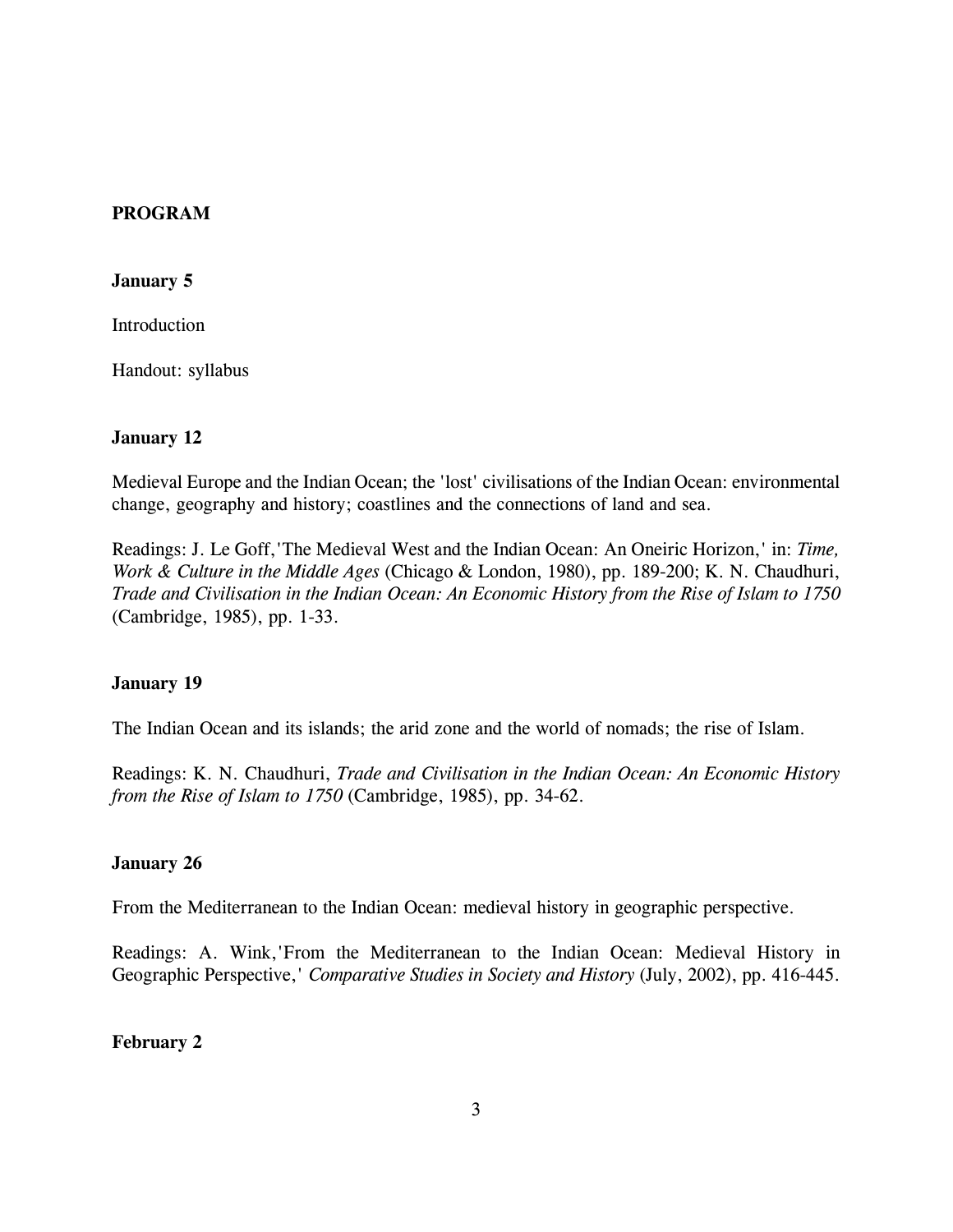Trade and navigation in the Indian Ocean prior to the sixteenth century.

Readings: R. Hall, *Empires of the Monsoon: A History of the Indian Ocean and its Invaders* (London, 1996), pp. xxi-xxiii, 3-101.

## **February 9**

Empire, trade and the expansion of Islam.

Readings: J. F. Richards,'The Islamic Frontier in the East: Expansion into South Asia,' *South* Asia, 4 (1974), pp. 91-109; S. F. Dale, The Islamic Frontier in Southwest India: The Shahīd as a Cultural Ideal among the Mappillas of Malabar,' *Modern Asian Studies,* 11, 1 (1977), pp. 41-55 .

## **February 16**

Conversion to Islam.

Readings: R. M. Eaton,'Approaches to the Study of Conversion to Islam in India,' in R. C. Martin (ed.), *Approaches to Islam in Religious Studies* (Tucson, 1985); A. Reid,'The Islamization of Southeast Asia,' in: M. A. Bakar, A.Kaur & A. Z. Ghazali (eds), *Historia: Essays in Commemoration of the 25th Anniversary of the Department of History, University of Malaya* (Kuala Lumpur, 1984), pp. 13-33.

## **February 23**

## MID-TERM EXAM

## **March 2**

Ethiopia, Nubia and the Swahili coast of Africa.

Readings: H. Louis Gates, Jr., *Wonders of the African World* (New York, 1999), pp. 1-108, 149- 192.

## **March 9**

The Portuguese *Estado da India.*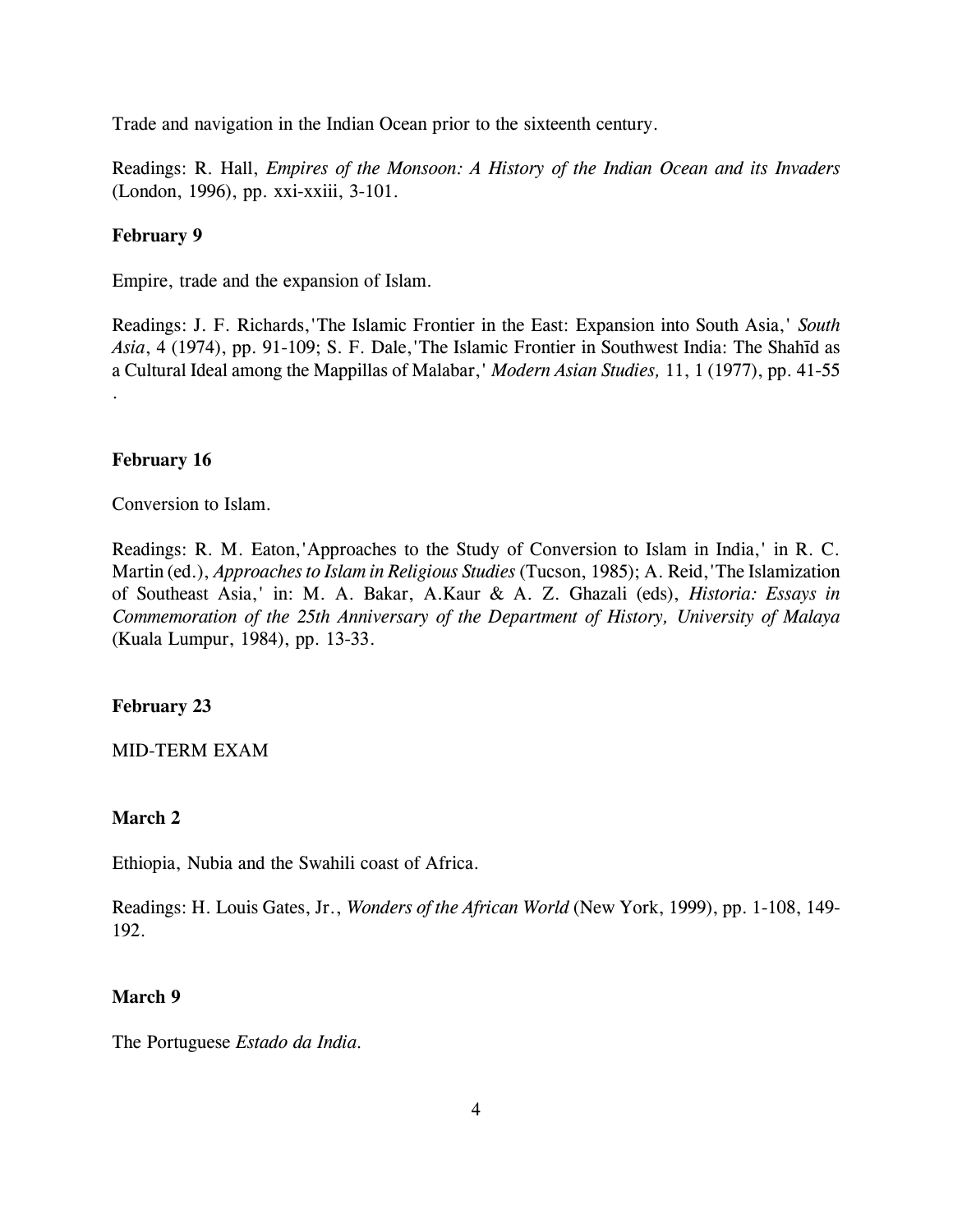Readings: K. N. Chaudhuri, *Trade and Civilisation in the Indian Ocean: An Economic History from the Rise of Islam to 1750* (Cambridge, 1985), pp. 63-79; R. Hall, *Empires of the Monsoon: A history of the Indian Ocean and its invaders* (London, 1998), pp. 103-292.

#### **March 16**

The Dutch and English East India Companies.

Readings: K. N. Chaudhuri, *Trade and Civilisation in the Indian Ocean: An Economic History from the Rise of Islam to 1750* (Cambridge, 1985), pp. 80-97; R. Hall, *Empires of the Monsoon: A history of the Indian Ocean and its invaders* (London, 1998), pp. 293-330.

## **March 30**

Southeast Asia in the early modern age.

Readings: A. Reid, *Southeast Asia in the Age of Commerce, 1450-1680, Volume I: The Lands below the Winds* (New Haven & London, 1988).

#### **April 6**

European imperialism in the Indian Ocean area.

Readings: M. Adas,*"High" Imperialism and the "New" History* (Washington, 1993).

#### **April 13**

South Asia and the world today.

Readings: A. Rashid, *Taliban: Islam, Oil and the New Great Game in Central Asia* (London & New York, 2000), pp. 1-30, 183-195.

#### **April 20**

The new Great Game.